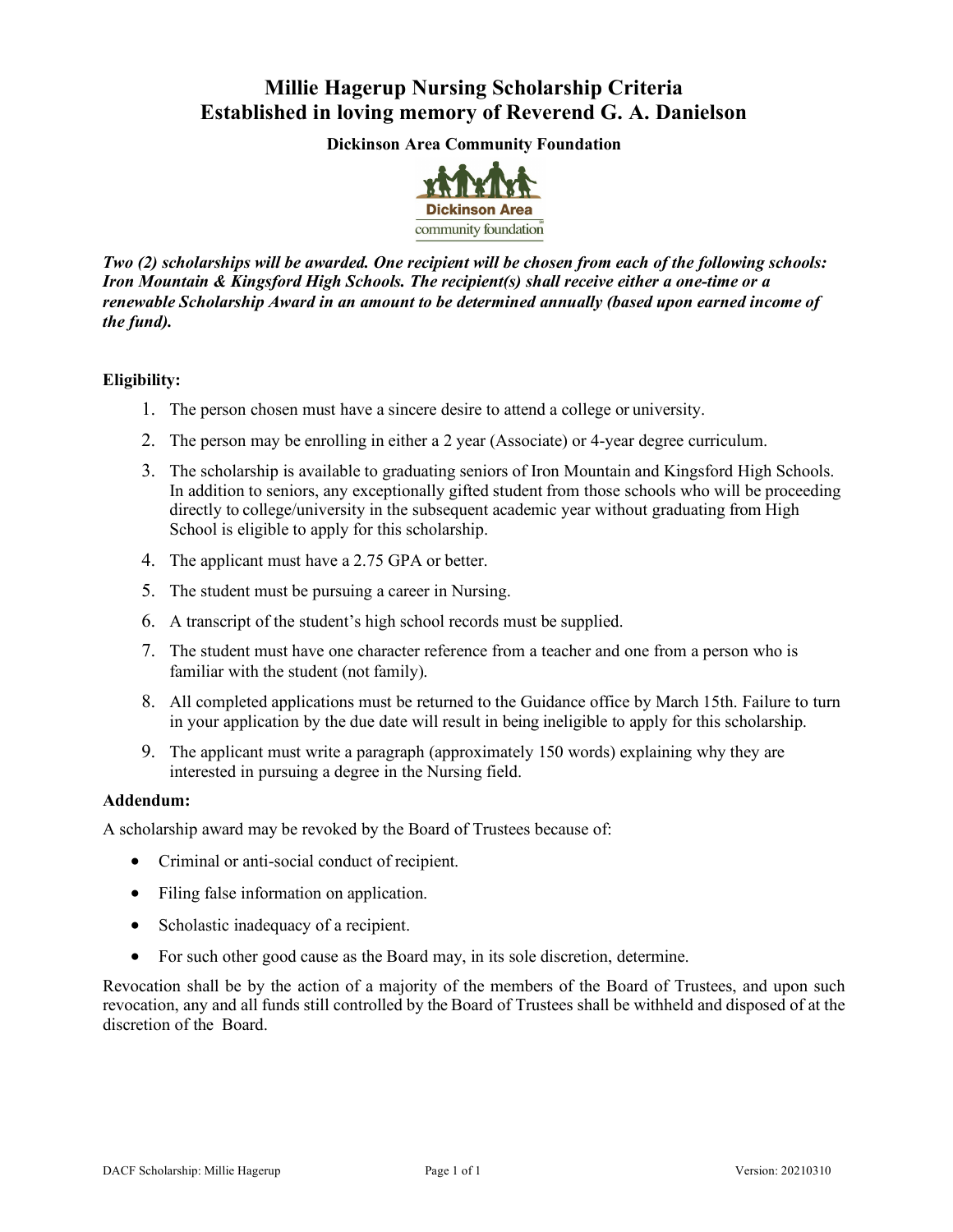

# *Millie Hagerup Nursing Scholarship*

**Dickinson Area Community Foundation Completed applications must be submitted by March 15th**

| <b>Date</b>                                                                                                                                 |                         |  |
|---------------------------------------------------------------------------------------------------------------------------------------------|-------------------------|--|
| <b>Full Name</b>                                                                                                                            |                         |  |
| <b>Street Address</b>                                                                                                                       |                         |  |
| <b>City ST ZIP Code</b>                                                                                                                     |                         |  |
| <b>Home Phone</b>                                                                                                                           |                         |  |
| <b>E-Mail (Required):</b>                                                                                                                   |                         |  |
| <b>High School Attended</b>                                                                                                                 |                         |  |
| <b>GPA</b>                                                                                                                                  |                         |  |
| <b>Class Rank:</b>                                                                                                                          | <b>Number in Class:</b> |  |
| In what extra-curricular & community service activities did you participate in? (includes<br>activities outside of school)                  |                         |  |
|                                                                                                                                             |                         |  |
|                                                                                                                                             |                         |  |
|                                                                                                                                             |                         |  |
|                                                                                                                                             |                         |  |
| Name of college or university you plan to attend:                                                                                           |                         |  |
| Have you applied for admission?                                                                                                             |                         |  |
| Have you been accepted?                                                                                                                     |                         |  |
| Intended field of study:                                                                                                                    |                         |  |
| Have you applied for other scholarships?                                                                                                    |                         |  |
| Have you been granted a scholarship? If so, name of scholarship & amount:                                                                   |                         |  |
|                                                                                                                                             |                         |  |
|                                                                                                                                             |                         |  |
|                                                                                                                                             |                         |  |
|                                                                                                                                             |                         |  |
| Please include the following with the application:                                                                                          |                         |  |
| 1. Please attach one character reference from a teacher and one from a person, who is familiar<br>with you, this cannot be a family member. |                         |  |
| Attach a personal statement (approximately 150 words) explaining why you are interested in<br>2.<br>pursuing a degree in the nursing field. |                         |  |
| High school transcripts<br>3.                                                                                                               |                         |  |
| <b>Application Deadline</b>                                                                                                                 |                         |  |
| All applications need to be submitted to the guidance counselor's office by March 15 <sup>th</sup> .                                        |                         |  |